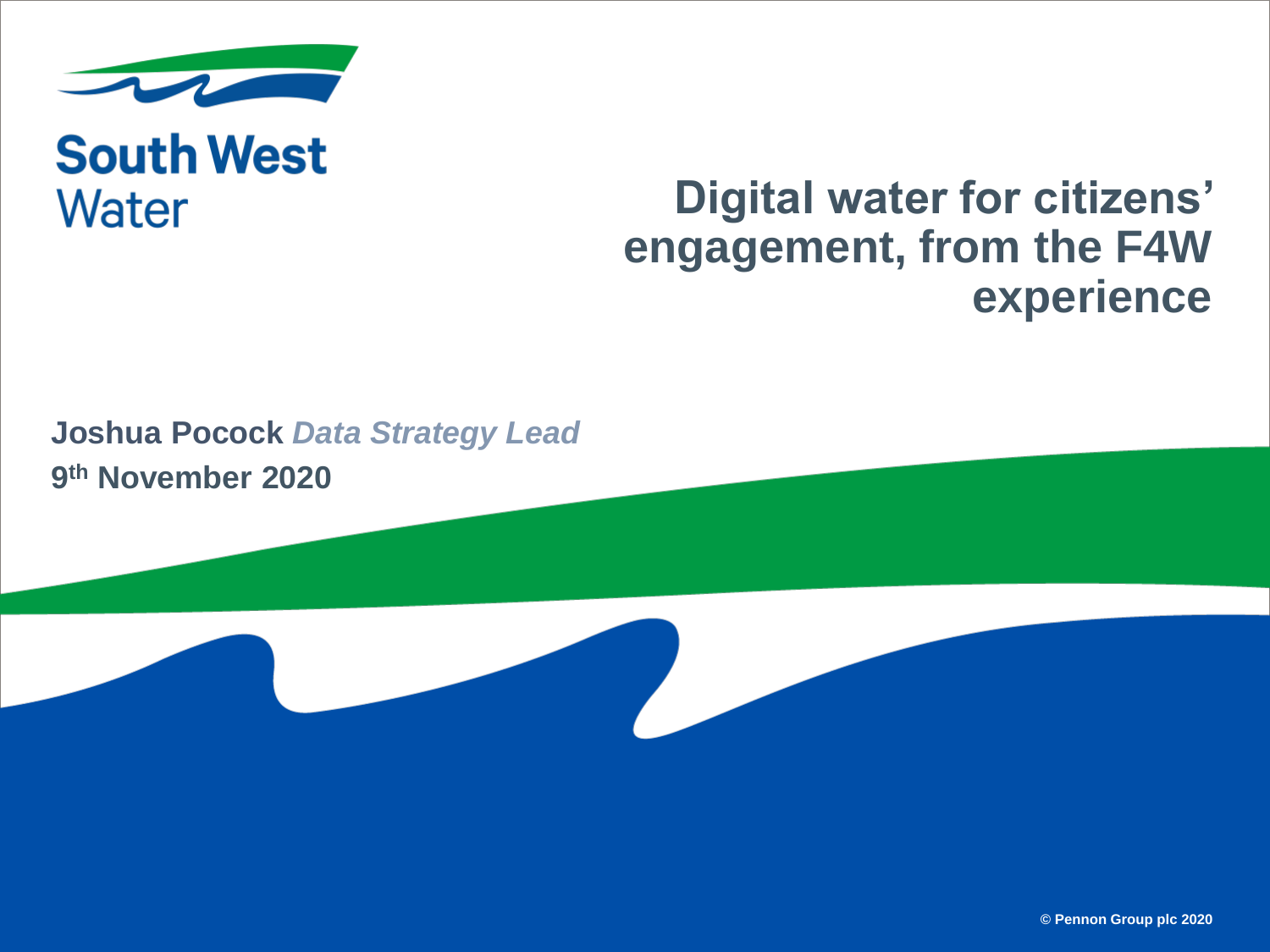**Topics**



- Why engage citizens?
- What makes engagement difficult?
- How can technology, and fiware4water, help?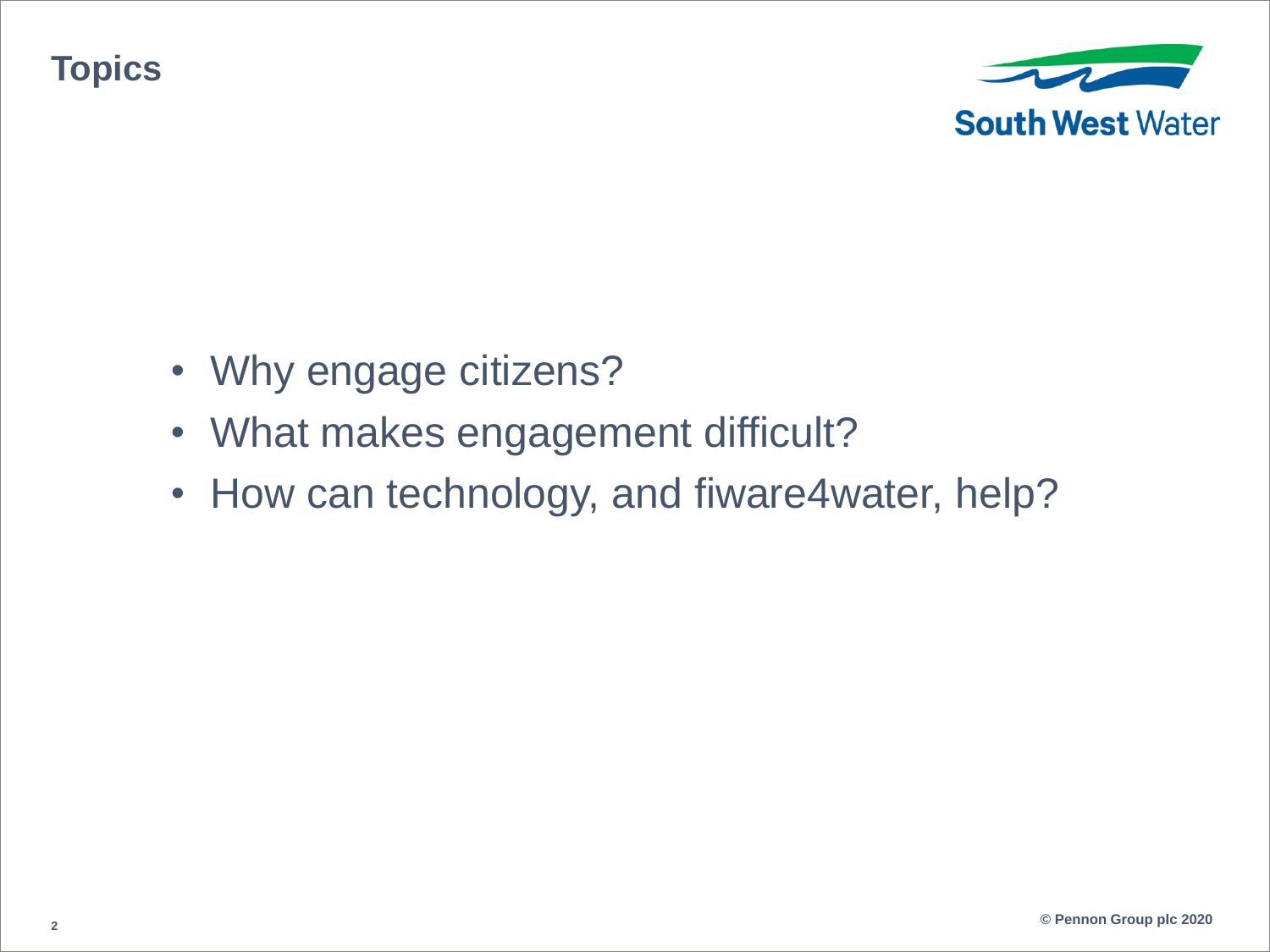#### **What engage citizens?**





Driving positive water consumption behaviour to protect water resources, reduce energy use, and reduce leakage.

- We know metering can reduce consumption by 45%
- Can **technology** also help reduce consumption?



dumb meters **AMR** meters

smart meters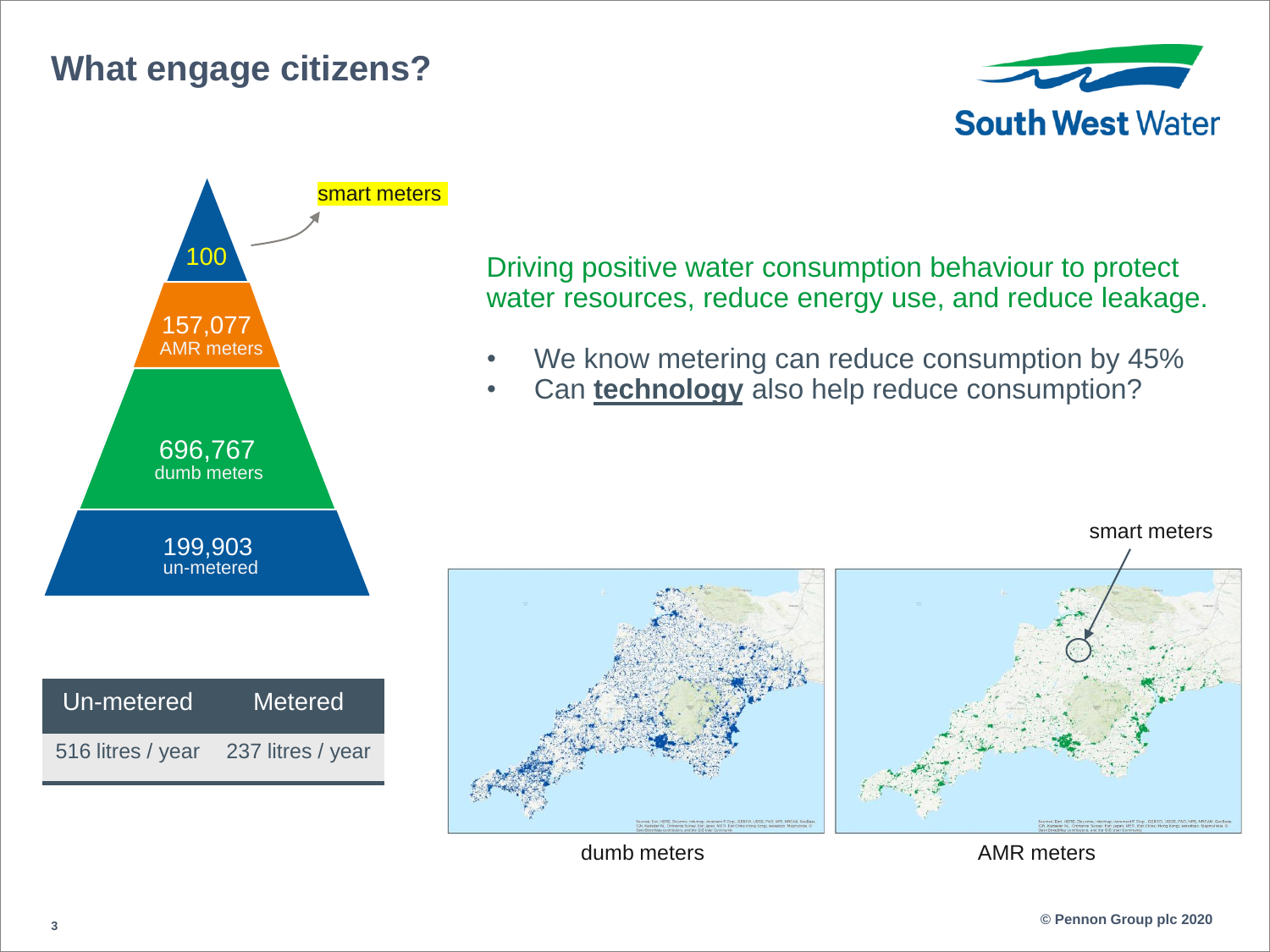#### **What makes engagement difficult?**



In the UK, water is less valued than other utilities like gas and electricity and customers lack the self-drive to change behaviour.

- Customers pay more than **double** for gas and electricity
- Energy companies are highly competitive on pricing

£397 yearly water and sewerage bill

£1,066 yearly gas & electricity bill





Without electricity at source, introducing new technology is difficult and expensive.

- High OPEX costs replacing meter batteries
- Poor signal due to underground chamber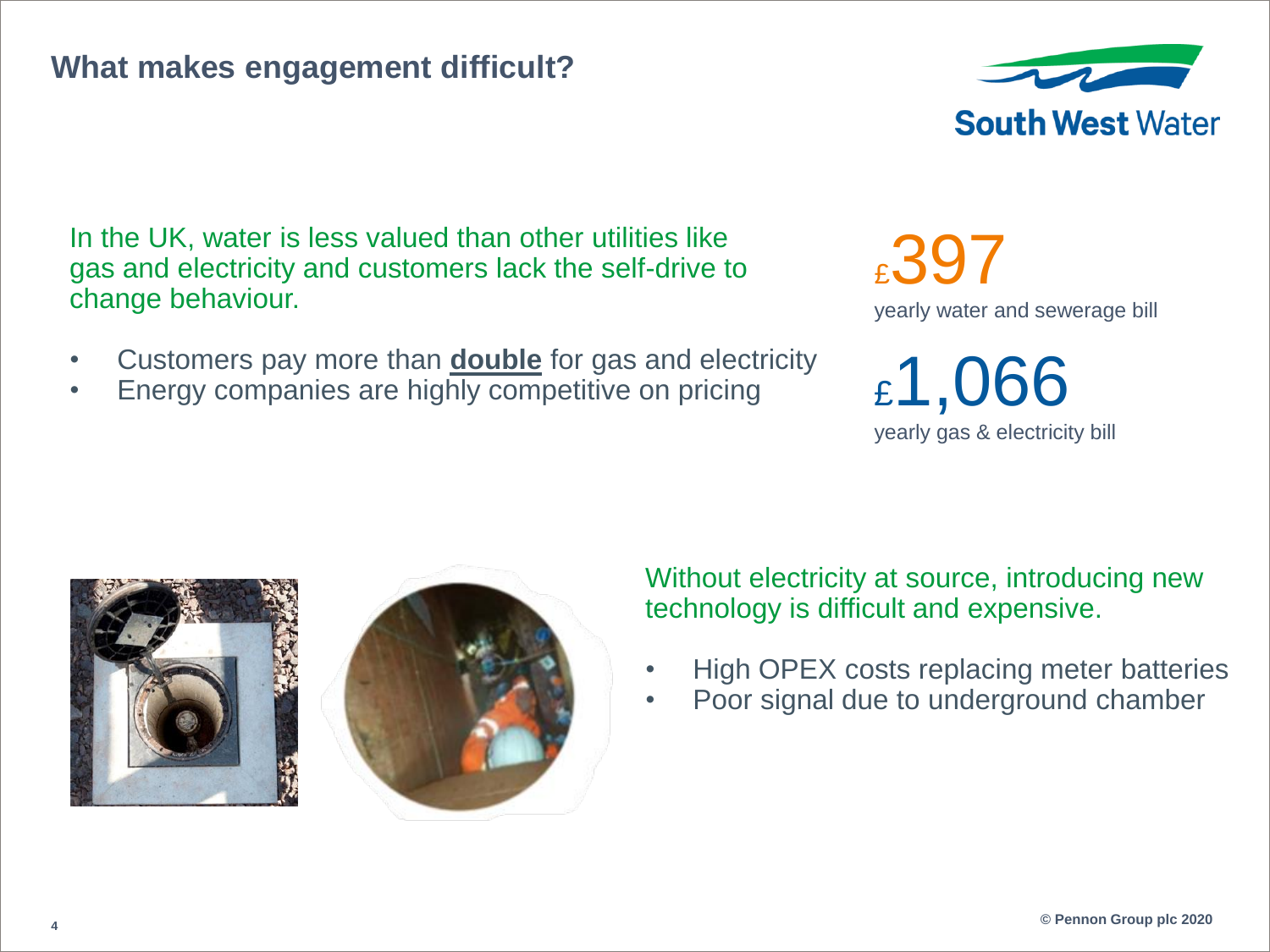#### **How can technology, and fiware4water, help?**



A common data model and IoT framework will facilitate the development of innovative tools for both customer and water company.

- Promotes an open market and collaboration
- Attracts larger players to the market
- Reduces capital risk for start ups and SME's



5000 developers Registered with TfL

362 apps Powered by TfL Data

£15m - £58m Value of time saved by app users In 2007, Transport for London (TfL) adopted an open approach to data and released real time data on tube departure boards, disruptions and operational performance.

• What would this look like in the water industry?